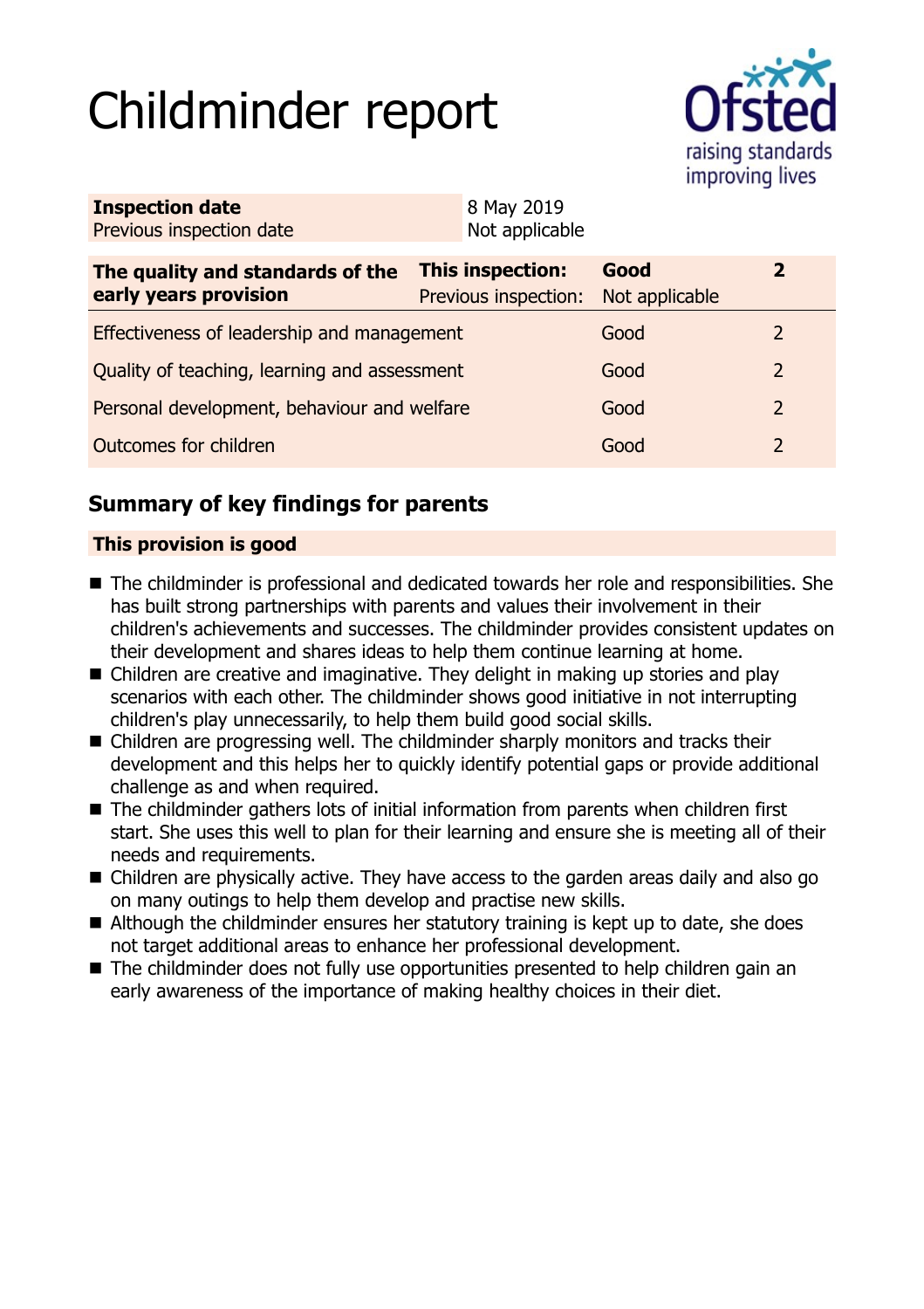# **What the setting needs to do to improve further**

## **To further improve the quality of the early years provision the provider should:**

- plan for more professional development opportunities to target additional areas and raise knowledge and understanding to even higher levels
- $\blacksquare$  use opportunities presented to fully support children in gaining an early awareness of the importance of making healthy choices in their diet.

### **Inspection activities**

- The inspector spoke to the childminder about her professional development and how she evaluates her provision.
- $\blacksquare$  The inspector spoke with the childminder and the children at appropriate times throughout the inspection. The inspector also discussed the arrangements for the safeguarding of children and the childminder's reporting procedures.
- The inspector observed the interaction of the childminder and the children, and the impact the teaching has on their learning and development.
- $\blacksquare$  The inspector sampled a range of documentation, including suitability checks, policies and procedures and children's developmental records.
- $\blacksquare$  The inspector toured the areas of the home used for the childminding provision. The inspector took into account the written views and comments of parents.

### **Inspector**

Gwen Andrews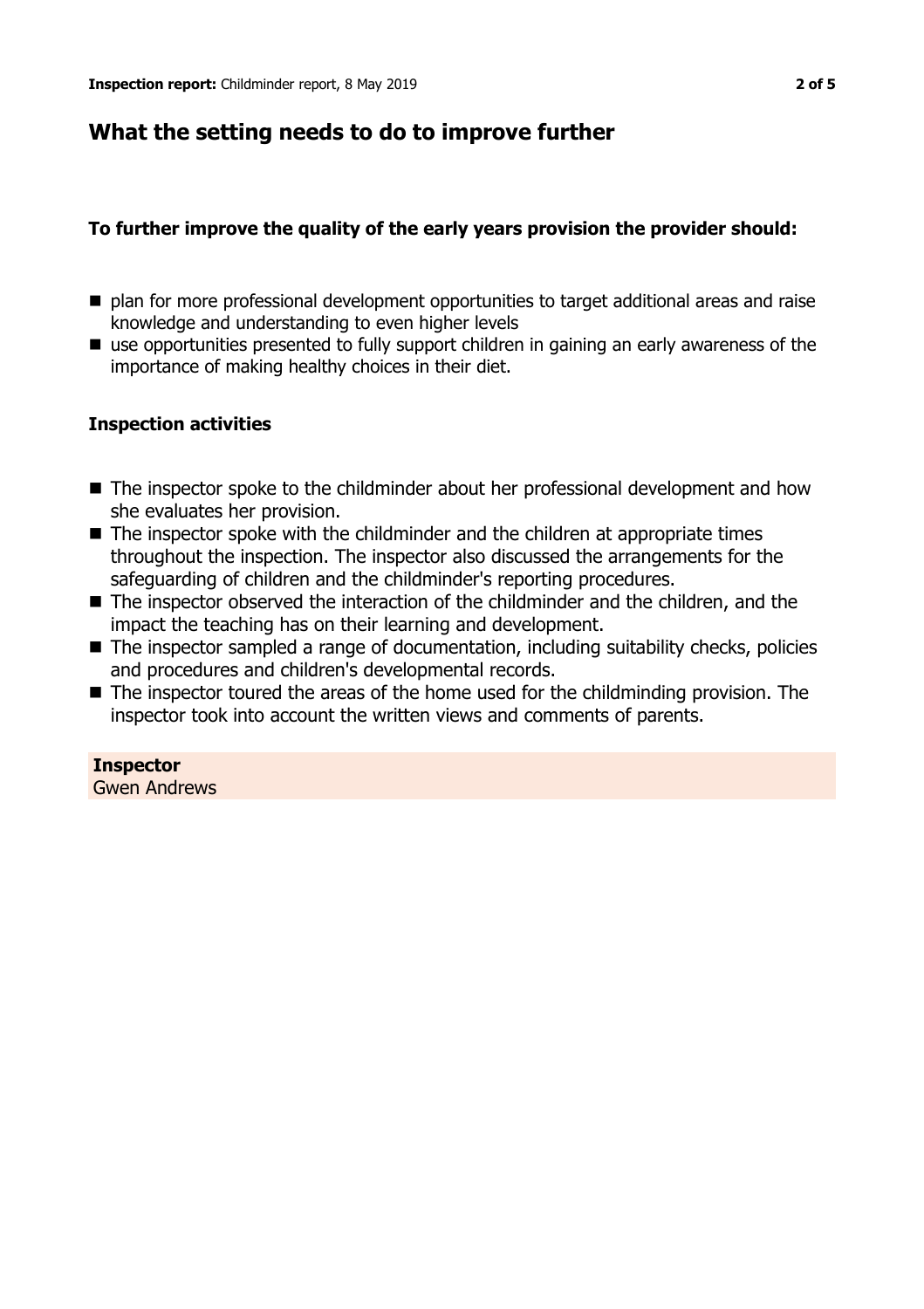# **Inspection findings**

## **Effectiveness of leadership and management is good**

Safeguarding is effective. The childminder is confident in explaining how she would identify potential signs of abuse and the procedures she would use to report any concerns for a child's welfare. A good range of policies are in place and these are regularly reviewed to ensure they contain the most up-to-date information. The childminder uses robust risk assessments that help to keep children safe when at her home and when on outings. She has developed partnerships with other childminders to share ideas and suggestions and also to build on children's wider social experiences. The childminder is reflective towards her provision and successfully captures the views of parents and children to help her identify areas for improvement and change.

## **Quality of teaching, learning and assessment is good**

The childminder has high expectations for the children in her care. She observes children's learning to help her plan for their changing needs and interests. The childminder supports children's communication and language skills well. For instance, she encourages children to take part in pertinent conversations and provides them with plenty of time to use their own thoughts and views in their responses. Children are starting to use their own skills to solve problems. For example, they work out how to balance long tubes to make a maze. The childminder is helping children to increase their early mathematical awareness by counting items as they play and listening and following instructions to play board games.

### **Personal development, behaviour and welfare are good**

Children settle quickly and have secure and loving bonds with the childminder. They are learning about acceptable behaviour and how to manage their own feelings. The childminder is a good role model who provides children with consistent explanations to help them to understand how to work well and share with others. Children receive praise and encouragement and this helps them to build on their own self-esteem and confidence in their growing abilities. The childminder takes the children on many adventures in the community and they have daily access to the garden. Children help to grow herbs and plants to build on their understanding and curiosity of nature in the wider world around them.

### **Outcomes for children are good**

Children are progressing well from their starting points. They are fully engaged and inquisitive learners who enjoy making their own choices. Children are starting to focus and persevere in completing tasks independently. They enjoy talking about different insects and small mammals and exploring the differences and similarities in them. Children are developing the key skills they require for the next stage in their learning and their move on to school.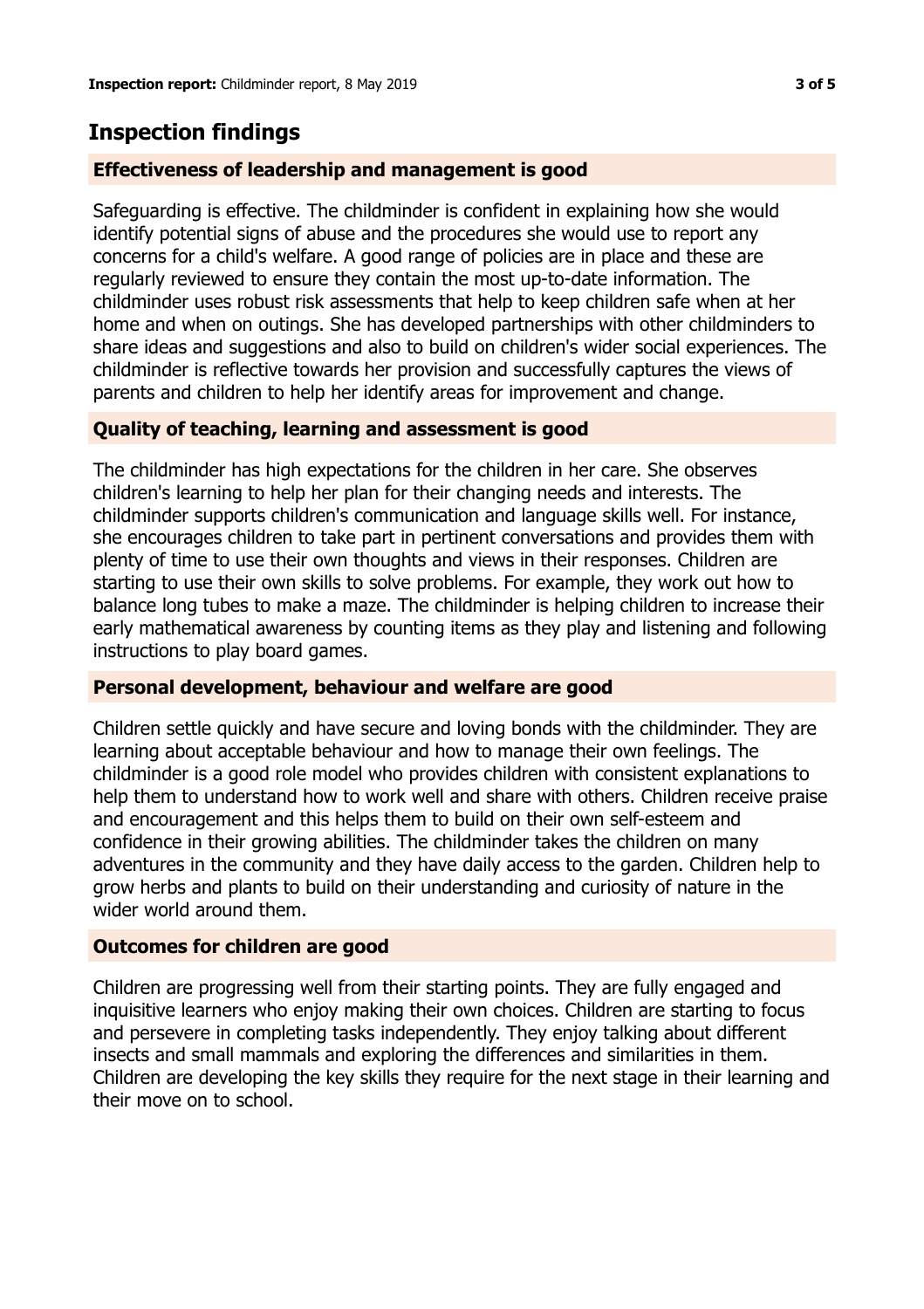## **Setting details**

| Unique reference number       | EY560415                                                                             |
|-------------------------------|--------------------------------------------------------------------------------------|
| <b>Local authority</b>        | <b>West Sussex</b>                                                                   |
| <b>Inspection number</b>      | 10104112                                                                             |
| <b>Type of provision</b>      | Childminder                                                                          |
| <b>Registers</b>              | Early Years Register, Compulsory Childcare<br>Register, Voluntary Childcare Register |
| Day care type                 | Childminder                                                                          |
| Age range of children         | $2 - 4$                                                                              |
| <b>Total number of places</b> | 4                                                                                    |
| Number of children on roll    | 12                                                                                   |
| Date of previous inspection   | Not applicable                                                                       |

The childminder registered in 2018 and lives in Cuckfield, West Sussex. She operates from 7.30am to 6pm, Monday to Friday, all year round.

This inspection was carried out by Ofsted under sections 49 and 50 of the Childcare Act 2006 on the quality and standards of provision that is registered on the Early Years Register. The registered person must ensure that this provision complies with the statutory framework for children's learning, development and care, known as the early years foundation stage.

Any complaints about the inspection or the report should be made following the procedures set out in the guidance Complaints procedure: raising concerns and making complaints about Ofsted, which is available from Ofsted's website: www.ofsted.gov.uk. If you would like Ofsted to send you a copy of the guidance, please telephone 0300 123 4234, or email [enquiries@ofsted.gov.uk.](mailto:enquiries@ofsted.gov.uk)